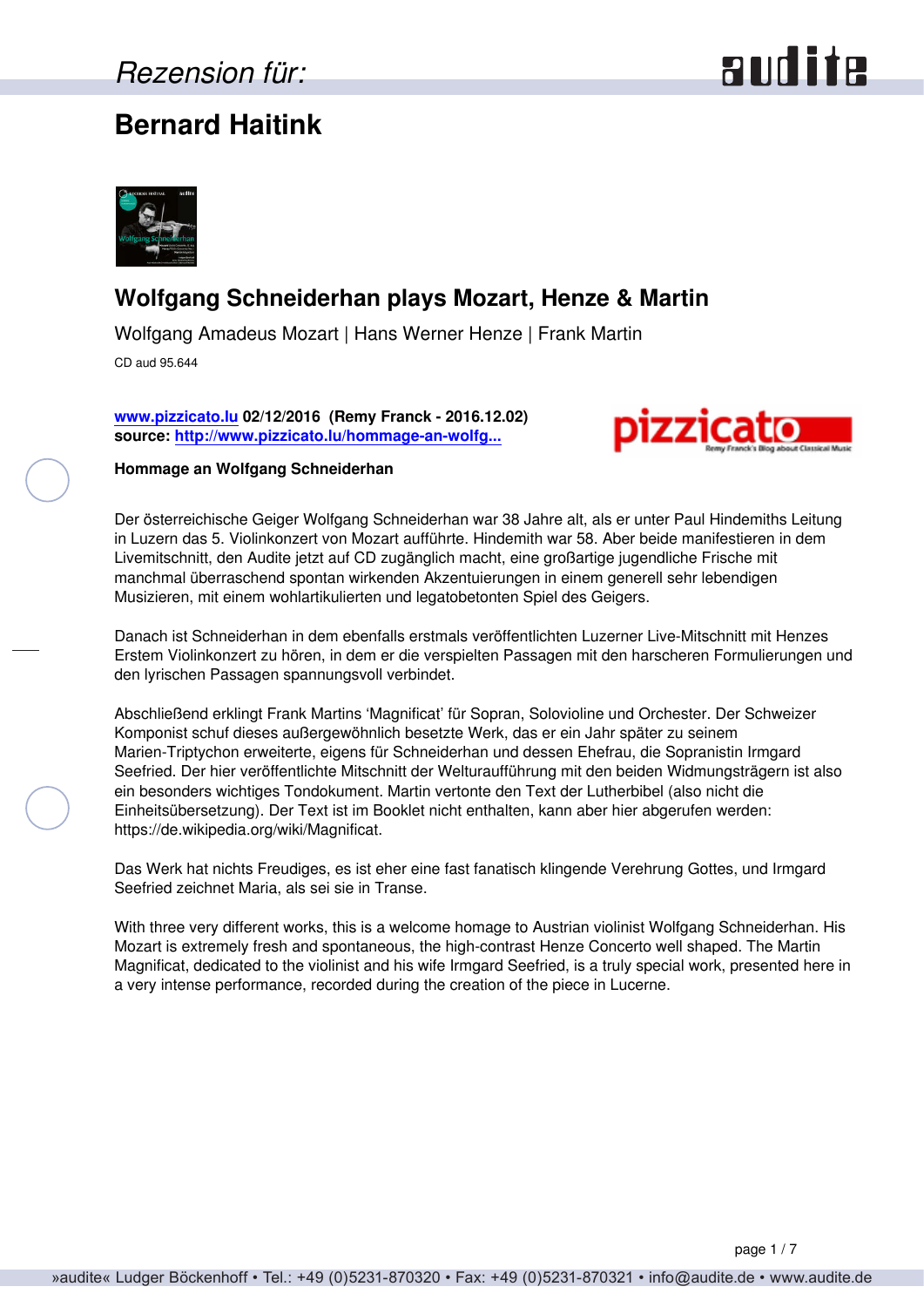#### page 2 / 7

**[www.opusklassiek.nl](http://www.opusklassiek.nl) december 2016 (Aart van der Wal - 2016.12.01) source: [https://www.opusklassiek.nl/cd-recensies...](https://www.opusklassiek.nl/cd-recensies/cd-aw/henze02.htm)**

Mozarts laatste Vioolconcert gedijt in de typische Weense Mozart-traditie van de jaren vijftig. Dat we het nu anders gewend zijn doet aan het gloedvolle maar ook intieme karakter van Schneiderhands interpretatie niets af. Dit is een uitgave om te koesteren!

*Full review text restrained for copyright reasons.*

**[Luzerner Zeitung](http://www.luzernerzeitung.ch) 14. Dezember 2016 (Fritz Schaub - 2016.12.14) source: [http://www.luzernerzeitung.ch/nachrichte...](http://www.luzernerzeitung.ch/nachrichten/kultur/Ungestuem-ueber-die-Klassikgoetter-hinaus;art9643,917209)**

**Geiger Wolfgang Schneiderhan – Ungestüm über die Klassikgötter hinaus**

«Mit welcher tonlichen Noblesse und musikalischen Feinnervigkeit, mit welchem unübertrefflichen Stilempfinden, technischer Brillanz und Eleganz wurde hier musiziert!»

*Full review text restrained for copyright reasons.*

**[Musik & Theater](http://www.musikundtheater.ch) 01/02 Januar/Februar 2017 (Werner Pfister - 2017.01.01)**

#### **Elf Minuten für die Ewigkeit**

 In Mozarts Violinkonzert Nr. 5 [...] exzelliert Schneiderhan in kantablen Geigenwonnen, und gleichzeitig musiziert er [...] seinen Mozart schlank und sehr agil. Solche Vorzüge bewähren sich auch im ersten Violinkonzert von Henze [...] das hier [...] eine rundum beeindruckende, stimmige Interpretation erfährt.

*Full review text restrained for copyright reasons.*

**BBC Music Magazine January 2017 (Julian Haylock - 2017.01.01)**

Live performances from the 1950s and '60s that mark out Schneiderhan as a first-rate Mozartian and a valued champion of contemporary music in a fizzing account of the Henze Concerto.





**andite** 

Luzerner<br>Zeitung

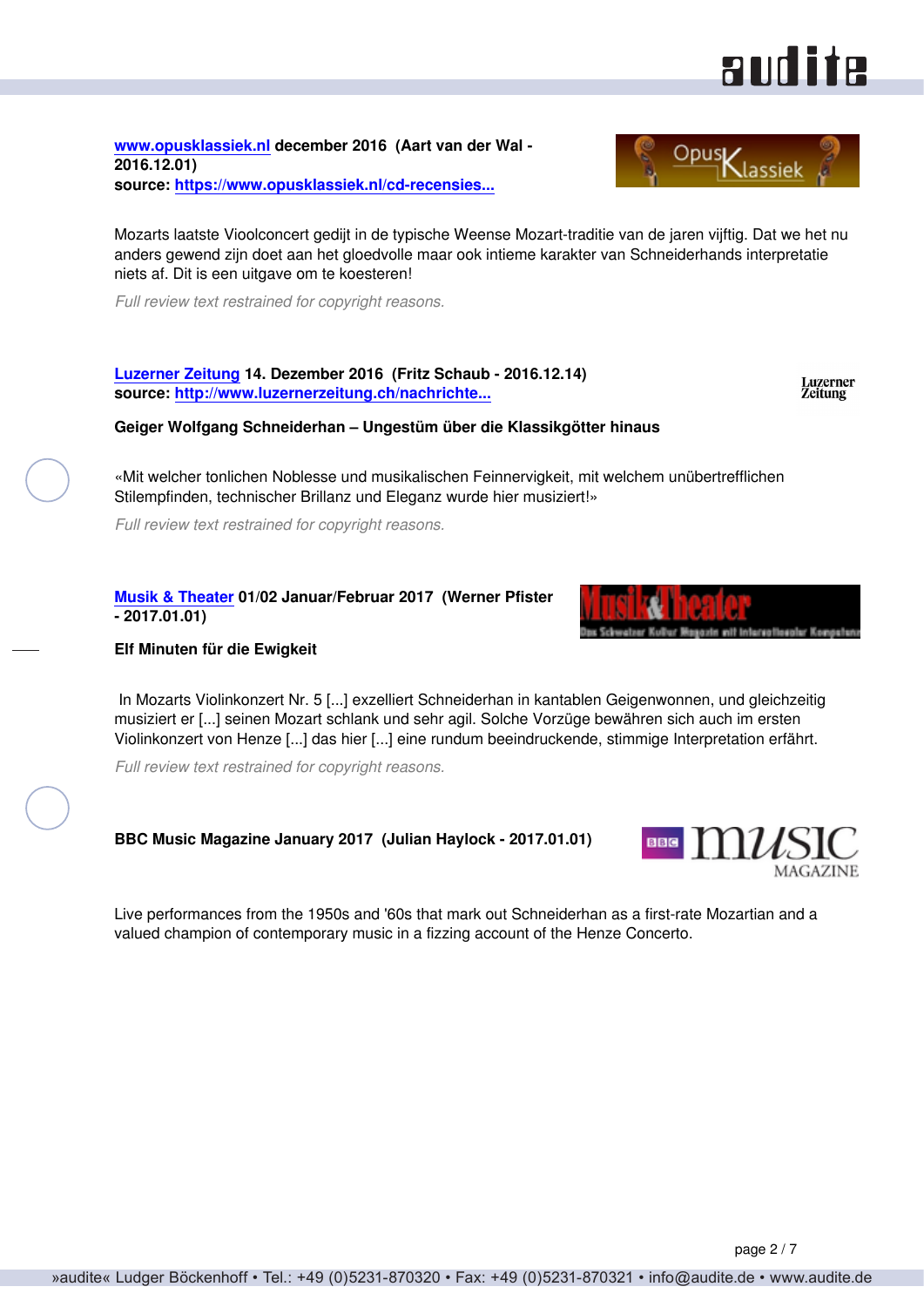# audite

**Audiophile Audition November 12, 2016 (Gary Lemco - 2016.11.12) source: [http://www.audaud.com/mozart-violin](http://www.audaud.com/mozart-violin-concerto-no-5-in-a-major-k-219-turkish-henze-violin-concerto-no-1-martin-magnificat-wolfgang)[conc...](http://www.audaud.com/mozart-violin-concerto-no-5-in-a-major-k-219-turkish-henze-violin-concerto-no-1-martin-magnificat-wolfgang)**



[...] utilizing explosive brass, percussion and piano – Schneiderhan's violin tone remains rounded and secure, lustrous even in the provocative syntax and daunting shifts of bow application the composer requires.

*Full review text restrained for copyright reasons.*

#### **www.musicweb-international.com January 2017 (Stephen Greenbank - 2017.01.30) source: [http://www.musicweb-international.com/cl...](http://www.musicweb-international.com/classrev/2017/Jan/Schneiderhan_Lucerne_95644.htm)**

**MuricWeb** 

In the spotlight of this latest volume in Audite's Lucerne Festival edition is the Austrian violinist Wolfgang Schneiderhan (1915-2002). He was one of several artists who made an outstanding contribution to the Festival over the years since its inauguration in 1938. He first appeared there in 1949, and went on to make annual visits most years until 1985. His trio, in which he was joined by the pianist Edwin Fischer and the cellist Enrico Mainardi, appeared there several times. Schneiderhan also gave master-classes at Lucerne. The attraction of the present release is that it features three recordings revealing the diversity of the violinist's work at the Festival. All are broadcast performances, culled from the archives of Schweizer Radio und Fernsehen (SRF).

Schneiderhan studied with Otakar Ševčík in Pisek and later with Julius Winkler in Vienna. He fulfilled the role of first Concertmaster of the Vienna Symphony Orchestra from 1933 to 1937, and then went on to lead the illustrious Vienna Philharmonic from 1937 to 1951. He later pursued a solo career, becoming one of the mainstays at Deutsche Grammophon. His repertoire focused on the Viennese classics, but he later developed an interest in contemporary music, and made commercial inscriptions of works by Martin, Henze and Stravinsky.

The Mozart A major Concerto is the earliest surviving example of Schneiderhan at Lucerne, dating from August 1952. At the helm of the Swiss Festival Orchestra is none other than Paul Hindemith, who had stepped in at short notice for an indisposed Wilhelm Furtwängler. I've long been familiar with Schneiderhan's DG recording of this work from February 1967, where he directs his own performance with the Berlin Philharmonic. In fact, on that occasion, he set down all five concertos, the Adagio in E and the two Rondos. The same poise, refinement and elegance informs this earlier live airing. Tempi feel comfortable, and phrasing natural and unforced. The slow movement is beautifully realized, with Schneiderhan eloquently shaping the phrases, and Hindemith providing sensitive support.

Hans Werner Henze wrote three violin concertos, and the first dates from 1947 when he was twenty-one. This live performance was taped in August 1964. The violinist later went on to record it for DG in May 1968 with the composer, himself, conducting. The work, with its echoes of Hindemith, Bartók and Stravinsky, is set in four movements, and covers a wide emotional range. It makes formidable technical demands on the soloist. Schneiderhan delivers a confident and assured performance. The opening movement is deftly scored with some colourful orchestration, which Ferdinand Leitner points up effectively. Schneiderhan brings energy and panache to the scherzo-like second movement. The slow movement which follows has a dream-like quality, and reminded me very much of the second movement of the Berg Concerto. The finale has a neo-classical flavour, and is here performed with verve and vigour. The success of the performance is confirmed by the enthusiastic applause at the end.

The live performance of Frank Martin's Magnificat for soprano and solo violin from 1968 happens to be the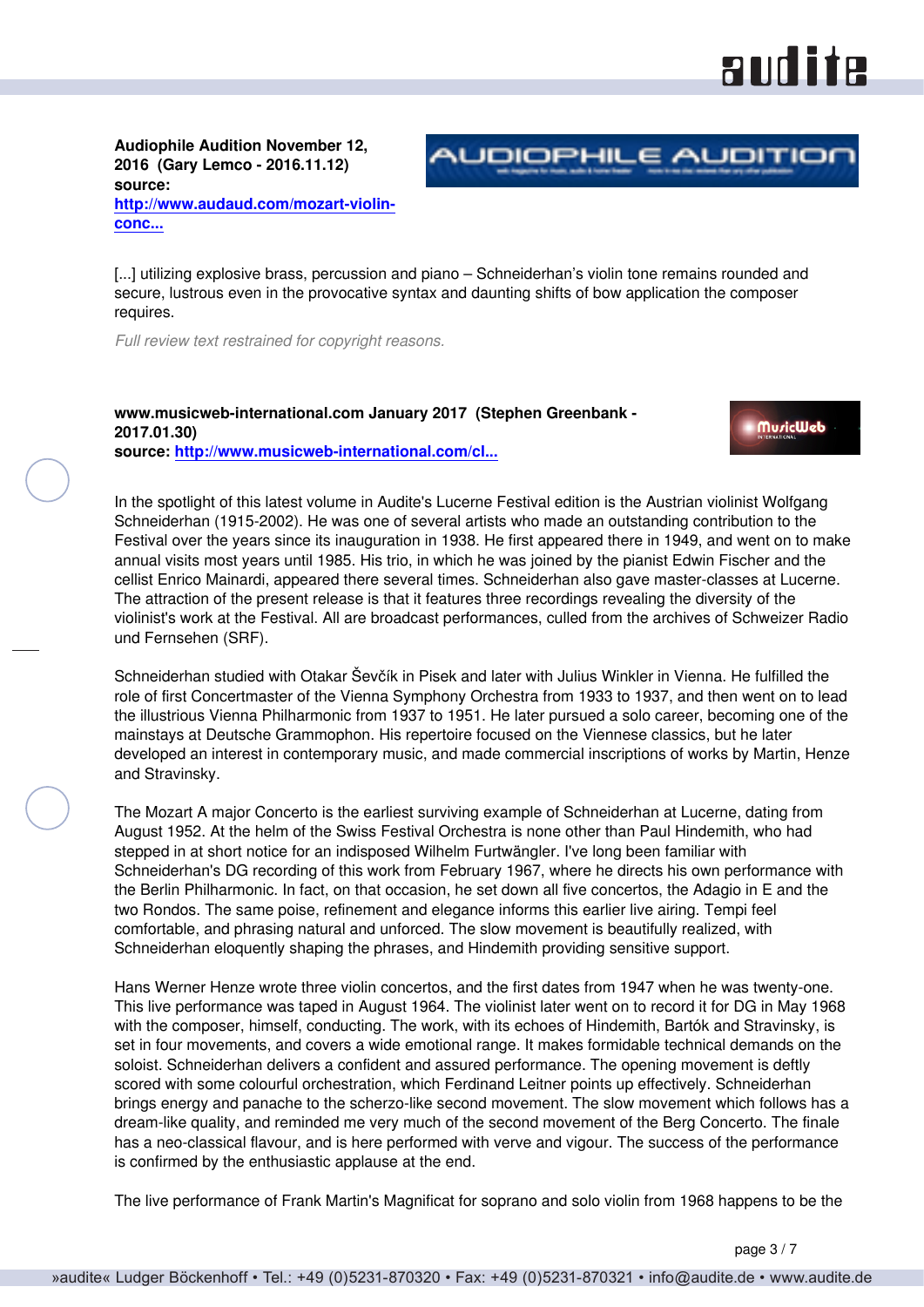

premiere. The vocalist is the distinguished German soprano Irmgard Seefried (1919-1988). Seefried was married to Schneiderhan and the work was written for and dedicated to the couple. The conductor on this occasion is Bernard Haitink. Schneiderhan had already performed the composer's Violin Concerto with Haitink at the Festival two years earlier. Martin originally set out to write a Stabat Mater, but changed course. Seefried adopts a declamatory tone in the opening pages, with the violin very much consigned to the background. Four minutes in, the mood becomes more settled, with the violin emerging from the shadows. After a while the music becomes more rhythmically charged and strident. I was surprised how well the violin and singer blend in the mix. Martin's orchestration is brilliantly scored and colourful. The work ends in an atmosphere of serenity and peace. It's regrettable that no text is provided.

Transferred from the original master tapes, the performances sound very fine. Audite are to be commended for restoring these archival treasures.

**Opera** Nederland

**Opera Nederland 25.01.2017 (Dr. Mark Duijnstee - 2017.01.25) source: [http://operanederland.nl/2017/01/25/nieu.](http://operanederland.nl/2017/01/25/nieuwe-cd-uitgaven-januari-2017/) [..](http://operanederland.nl/2017/01/25/nieuwe-cd-uitgaven-januari-2017/)**

Het 'Magnificat' stuwt naar een intense gevoel van vreugde en overweldigende achting als Maria het één en ander doorziet en haar zending aanneemt. De terughoudende Schneiderhan en de expressieve Seefried geven een enorme zeggingskracht aan het stuk. Ieder woord en elke noot is duidelijk en krijgt de juiste lading.

*Full review text restrained for copyright reasons.*

**Radio Stephansdom 20.02.2017 (Michael Gmasz - 2017.02.20) source: [https://radioklassik.at/wolfgang-schneid...](https://radioklassik.at/wolfgang-schneiderhan-in-luzern/)**



#### **BROADCAST CD der Woche**

*Wolfgang Schneiderhan in Luzern*

Wolfgang Schneiderhan gehört unbestritten zu den bedeutendsten Geigern, die unser Land im vergangenen Jahrhundert hervorgebracht hat. Konzertmeister sowohl der Wiener Symphoniker als auch der Wiener Philharmoniker, Solist und begehrter Kammermusiker und über Jahrzehnte Lehrer u.a. am Salzburger Mozarteum oder an der Wiener Musikakademie. Legendär sind seine Aufnahmen als Solist, vor allem mit dem Repertoire aus der Zeit der Klassik. Dass er aber auch gegenüber Zeitgenössischem aufgeschlossen war, beweist unsere CD der Woche, auf der neben Mozart auch Hans Werner Henze und Frank Martin zu hören sind.

Normalerweise sind es runde Jubiläen wie Geburtstage, Premieren oder auch Todestage, die Labels dazu veranlassen, bisher unveröffentlichtes Archivmaterial aus der Taufe zu heben. Bei audite und seinem Leiter Ludger Böckenhoff allerdings gehört es zur Unternehmensphilosophie, alten Aufnahmen neuen Glanz zu verleihen und somit bedeutende Künstler längst vergangener Tage wieder in Erinnerung zu rufen. Genauso geschehen ist das auch bei der jüngst veröffentlichten CD "Wolfgang Schneiderhan in Luzern", mit Aufnahmen aus den Jahren 1952, 1964 und 1968. Drei Konzertmitschnitte, die natürlich nur ein kleines Schlaglicht auf die vielen Auftritte werfen können, die Schneiderhan in fast 40 Jahren am Vierwaldstättersee gespielt hat.

"Mit welcher tonlichen Noblesse und musikalischen Feinnervigkeit, mit welch unübertrefflichem Stilempfinden, technischer Brillanz und Eleganz wurde hier musiziert!" So schwärmte 1952 ein Musikkritiker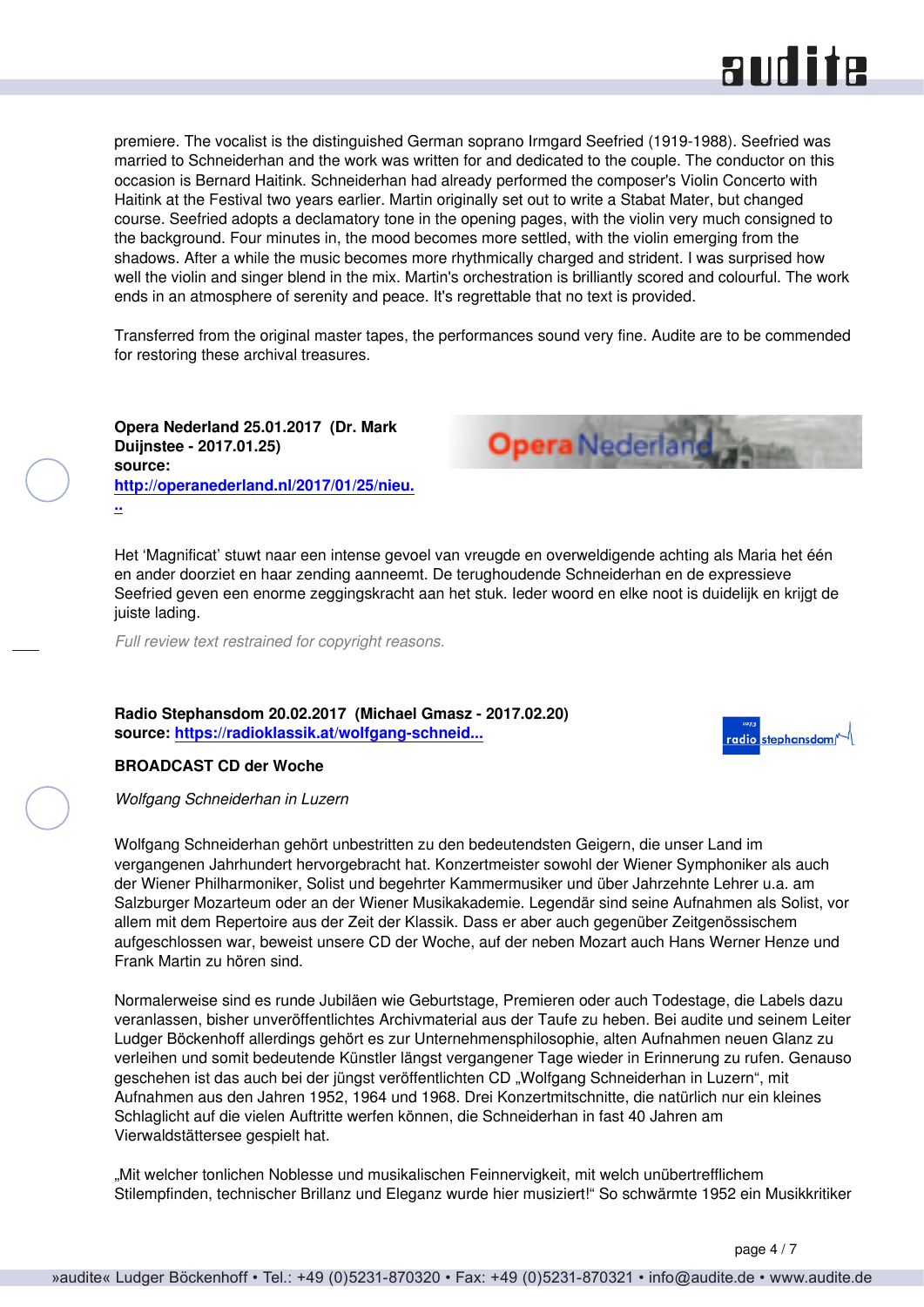## audite

des Luzerner "Vaterlandes" über Schneiderhans Mozart unter der Leitung von Paul Hindemith. Die CD lässt uns nun dieses Ereignis nacherleben, Mozart in bester Wiener Tradition, auf Manierismen verzichtend, stringent im Tempo und doch den nötigen Raum für kleine Rubati bietend. Dazu gibt es das erste von drei Violinkonzerten von Hans Werner Henze, entstanden 1947, und den Mitschnitt der Uraufführung von Frank Martins Magnificat, komponiert für Violine, Sopran und Orchester, also für Schneiderhan und seine Frau Irmgard Seefried. Sie ist natürlich auch in der Sopran-Solopartie zu erleben. Ein faszinierendes Tondokument, das die Qualität des legendären Geigers Wolfgang Schneiderhan in geeignetster Weise würdigt. Und wenn man, wie eingangs erwähnt, doch einen zeitlichen Grund zur Veröffentlichung dieser CD suchen wollte, sein Todestag jährt sich am 18. Mai zum 15. Mal.

#### **www.musicweb-international.com March 2017 (Jonathan Woolf - 2017.03.01) source: [http://www.musicweb-international.com/cl...](http://www.musicweb-international.com/classrev/2017/Mar/Schneiderhan_Lucerne_95644.htm)**

**MuricWeb** 

Wolfgang Schneiderhan was a frequent performer at successive Lucerne festivals over the decades. The three works in this disc were recorded in the Kunsthaus in the period between 1952 and 1968 and reveal three differing aspects of his art; the Classicist, the purveyor of contemporary repertoire and the inspirer of new music.

I reviewed the earliest known example yet to have surfaced of Schneiderhan performing Mozart's A Major concerto. That was a wartime inscription where the Orchestra of the German Opera House, Berlin was directed by Hans Schmidt-Isserstedt in 1943. The two men later collaborated on a studio performance, though the one conducted by Leitner and in particular self-directed by the violinist in 1967 are probably better known. Schneiderhan was renowned for his Mozart which was clean as a whistle and pure-toned, sparing with overt expressive devices, but suitably and sufficiently plangent in the slow movement. The playful wit he so suavely delivers in the finale can hardly have been hindered by the substitute conductor, one Paul Hindemith, who took the place of an indisposed Furtwängler. Admirers of the violinist will recall that he and Carl Seeman recorded Hindemith's Third Violin Sonata.

Henze's 1947 First Concerto is the work of a precocious twenty-one-year-old. It's cast in four movements and is heard in this August 1964 traversal where the violinist is accompanied by Ferdinand Leitner, with whom Schneiderhan gave numerous concerto appearances and with whom he recorded in the studio. Though Henze parades a tone row the music is quite resolutely neo-classical in essence. With Leitner extracting a great deal of orchestral colour it's a perfect vehicle for Schneiderhan's stylistically apt musicianship. The scherzo is a sardonic march and the slow movement's communing qualities, reaching a slow-moving threnody, are superbly and movingly realised here. The strong rhythmic charge of the finale, with a paragraph of erotic cantabile, is equally well projected.

Frank Martin had promised the violinist and his wife, soprano Irmgard Seefried, a joint work. Schneiderhan had recorded Martin's Violin Concerto with Ernest Ansermet in 1952 so maintained a strong affinity for the composer's music. After a long delay, there came the Magnificat, heard in this 1968 world premiere performance directed by Bernard Haitink. The stridently austere vocal part – no texts, unfortunately, in the booklet – suggests something of an anguished piece but gradually the music lightens in tone to embrace a kind of raptness of spirit, supported by Martin's alert orchestral palette. Martin later incorporated this piece as the second movement of his Maria-Triptychon, a work the violinist was to perform in 1984 with Edith Mathis.

Hartmut Lück's sleeve notes are excellent and the tapes, direct from the original masters, are in a particularly well-preserved state. This valuable triptych of performances shows Schneiderhan in the round in Lucerne.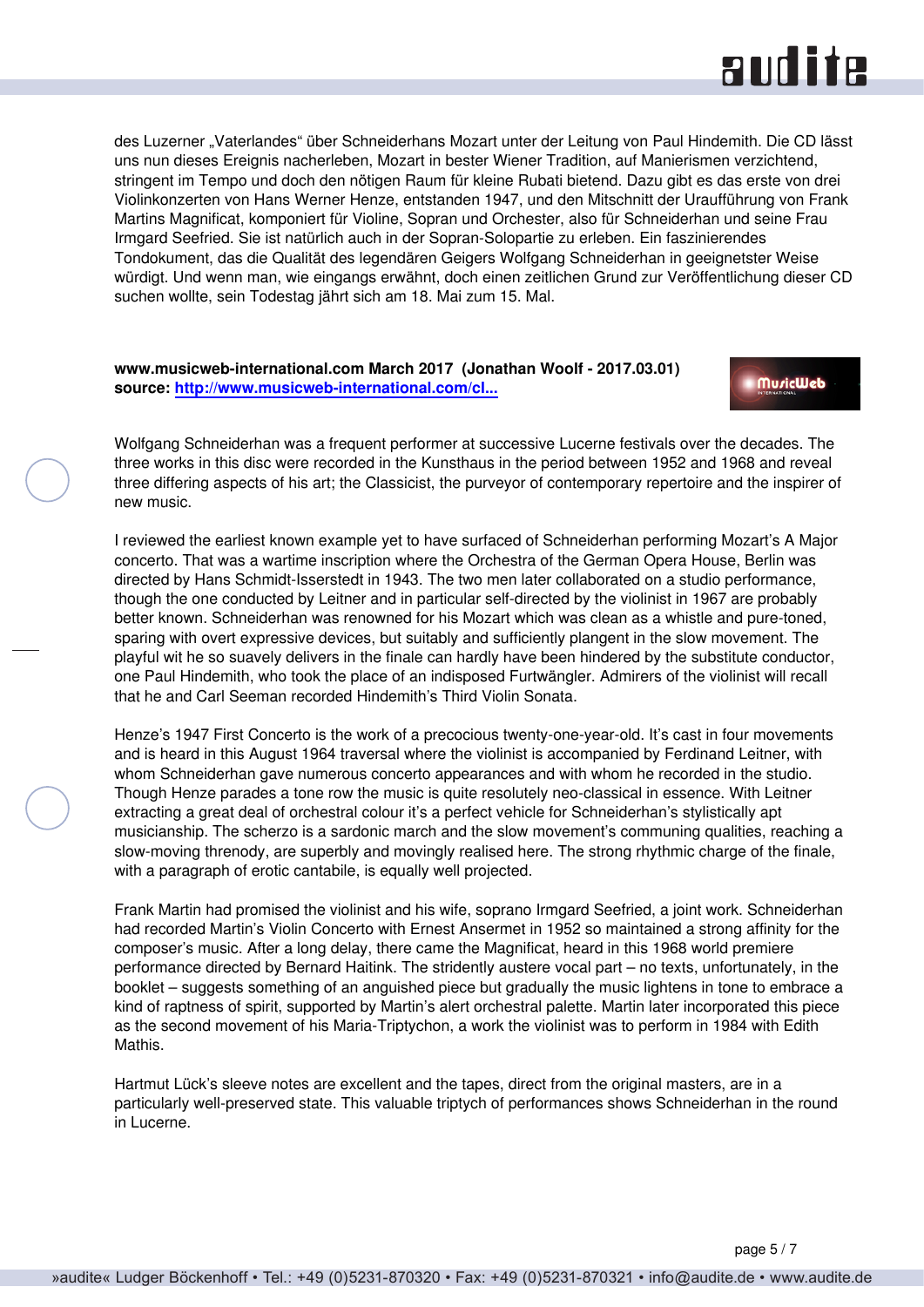# **andite**

**hifi & records 2/2017 (Uwe Steiner - 2017.02.01)**



Im lebhaften Mitschnitt musiziert er stürmisch expressiv. Das interessanteste Dokument gibt die von Bernard Haitink dirigierte Uraufführung von Frank Martins »Magnificat« wieder. Der Schweizer Komponist hatte das elfminütige Stück eigens für Schneiderhan und seine Frau, die große Irmgard Seefried, geschrieben. Eine Entdeckung!

*Full review text restrained for copyright reasons.*

**Gramophone March 2017 (Rob Cowan - 2017.03.01) source: [https://reader.exacteditions.com/issues/...](https://reader.exacteditions.com/issues/55356/page/107)**



Finding Luzzato's stylistic polar opposite isn't easy but Wolfgang Schneiderhan comes pretty close. Best known for his dignified interpretations of Beethoven, Schneiderhan prioritised purity and clarity of argument above the purely sensual or virtuoso aspects of violin playing. A recent Audité CD gathers together three radio recordings from the Lucerne Festival, opening with a rather febrile and heavily etched 1952 account of Mozart's Fifth Concerto under Paul Hindemith, Schneiderhan's sound unpalatably shrill, with an unvaried though insistent vibrato and very little in the way of tonal colouring. Schneiderhan's conceptually similar DG stereo version from 1968 (with the Berlin Philharmonic—recently reissued in DG's 'The Violin: 111 Legendary Recordings') is marginally subtler than this older broadcast effort. Hans Werner Henze's First Violin Concerto of 1947, a concise and eventful work that the violinist subsequently recorded commercially under the composer's direction (again for DG), receives a far more lively and responsive performance, both in terms of the actual violin playing and Ferdinand Leitner's vivid conducting. Best of all is the 1968 world premiere of Frank Martin's 11-minute Magnificat where Schneiderhan partners his wife the soprano Irmgard Seefried under the sensitive direction of Bernard Haitink, a beautiful piece that was dedicated to the couple and was later integrated into Martin's Maria-Tryptichon. Variable mono sound more than passes muster throughout.

**Mitteldeutscher Rundfunk KONZERT HISTORISCH | 13.12.2016 | 10:05-12:00 Uhr ( - 2016.12.13) source: [http://www.mdr.de/mdr-klassik-radio/konz...](http://www.mdr.de/mdr-klassik-radio/konzert-historisch-wolfgang-schneiderhan-100.html)**



**BROADCAST**

*Gerühmt für sein natürliches Spiel – Wolfgang Schneiderhan*

Herausragende Aufnahme mit Schneiderhan und Hindemith

Mozarts A-Dur-Violinkonzert hören Sie in unserer Sendung "Konzert Historisch" in einem Mitschnitt vom 13. August 1952 aus dem Kunsthaus Luzern. Kein Geringerer als Paul Hindemith dirigierte dabei das Schweizer Festivalorchester. Als Solist ist Wolfgang Schneiderhan zu erleben.

*Full review text restrained for copyright reasons.*